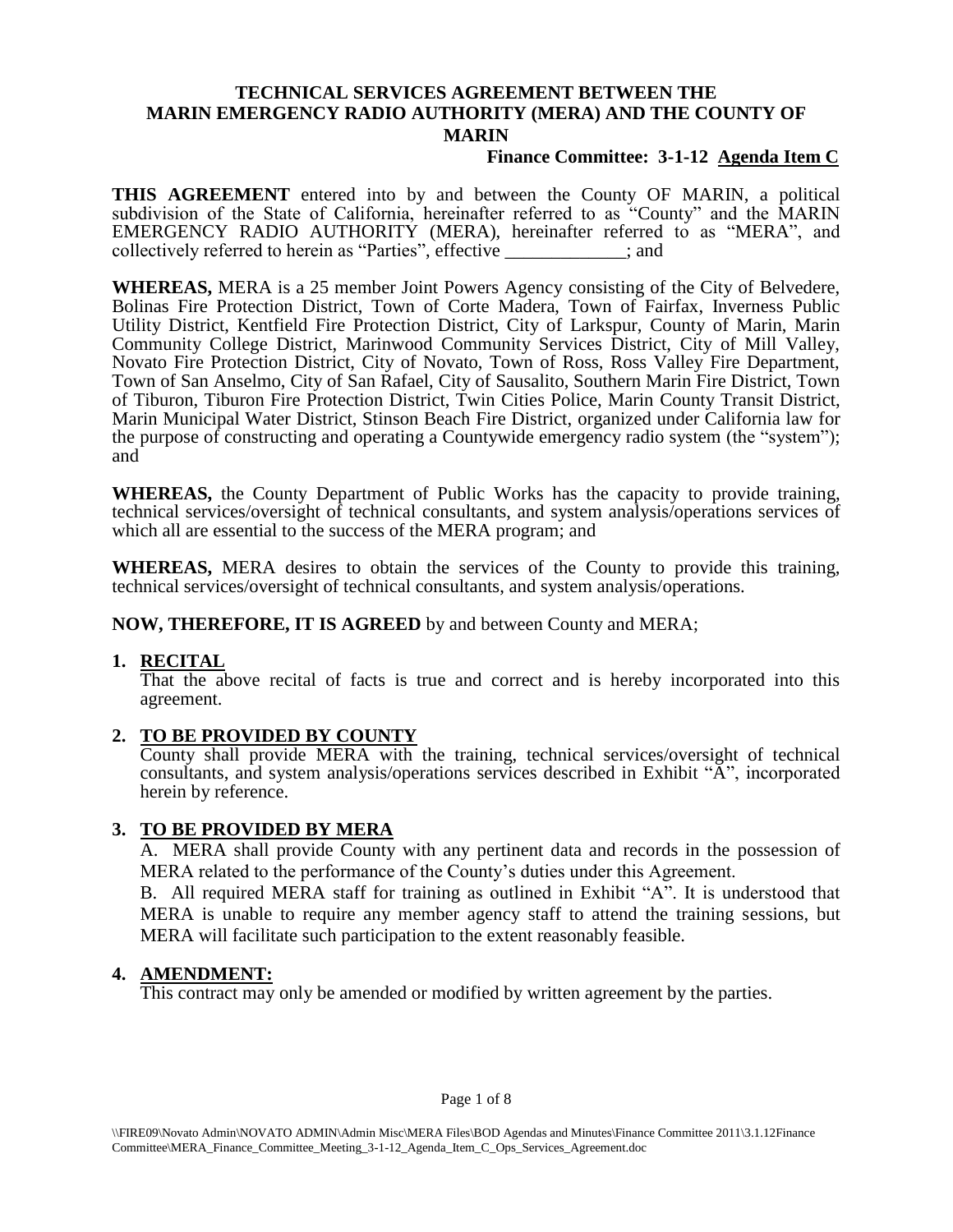# **5**. **INDEMNIFICATION:**

Each party agrees to indemnify, defend, and hold the other party harmless from any and all liabilities including, but not limited to, litigation costs and attorney's fees which it may incur as a consequence of this Agreement and from any and all claims and losses to anyone who may be injured or damaged by reason of either party's willful misconduct or negligent performance of this Agreement.

### **6. COMPLIANCE WITH APPLICABLE LAWS:**

Each party shall comply with any and all federal and state laws.

## **7. FEES:**

The fees for furnishing services under this Agreement are set in Exhibit "B", and incorporated herein by reference, and shall not exceed the amount therein specified in any one year, unless a higher amount is agreed to by both parties in writing. The amount of the fees may be amended by a written agreement between the parties.

## **8. PAYMENT:**

The County will invoice MERA for fees associated with system analysis/operations flat rate and fixed amount Costs as set forth in Exhibit "B" on a biannual basis (in November of each year for services delivered in the July-December period, and in May for the services delivered in the January-June period). The County will invoice MERA for fees associated with training and technical services/oversight of technical consultants on a monthly basis. The payment of fees under this Agreement shall be due within thirty (30) calendar days of receipt of County's statement to MERA.

## **9. TERM OF AGREEMENT:**

The term of this Agreement shall be for a period of three (3) years commencing on the date written above and expiring on June 30, 2015. Upon mutual written agreement between the parties, the Agreement may be renewed for successive one year periods. Either party can terminate this agreement at any time by providing ninety (90) days written notice to the other party. County shall be compensated for all services performed during the term of the Agreement, including the notice period.

### **10. RELATIONSHIP WITH EXECUTIVE OFFICER:**

This Agreement is between the County and MERA, acting through its Board of Directors. Staff of the County and the MERA Executive Officer will work together to assure the success of the system. It is understood the County is responsible for the quality and cost of services under this Agreement, and that the Executive Officer is not authorized to direct those services. The Executive Officer will provide oversight and deliver reports on the nature, quality and costs of the services provided by the County as he/she deems appropriate to the MERA Board of Directors. The County staff will cooperate with the Executive Officer in the preparation of those reports, including but not limited to providing any information reasonably requested by the Executive Officer.

### **11. JURISDICTION AND VENUE:**

This Agreement shall be construed in accordance with the laws of the State of California and the parties hereto agree that venue shall be in Marin County, California.

# **12. CONDITIONS**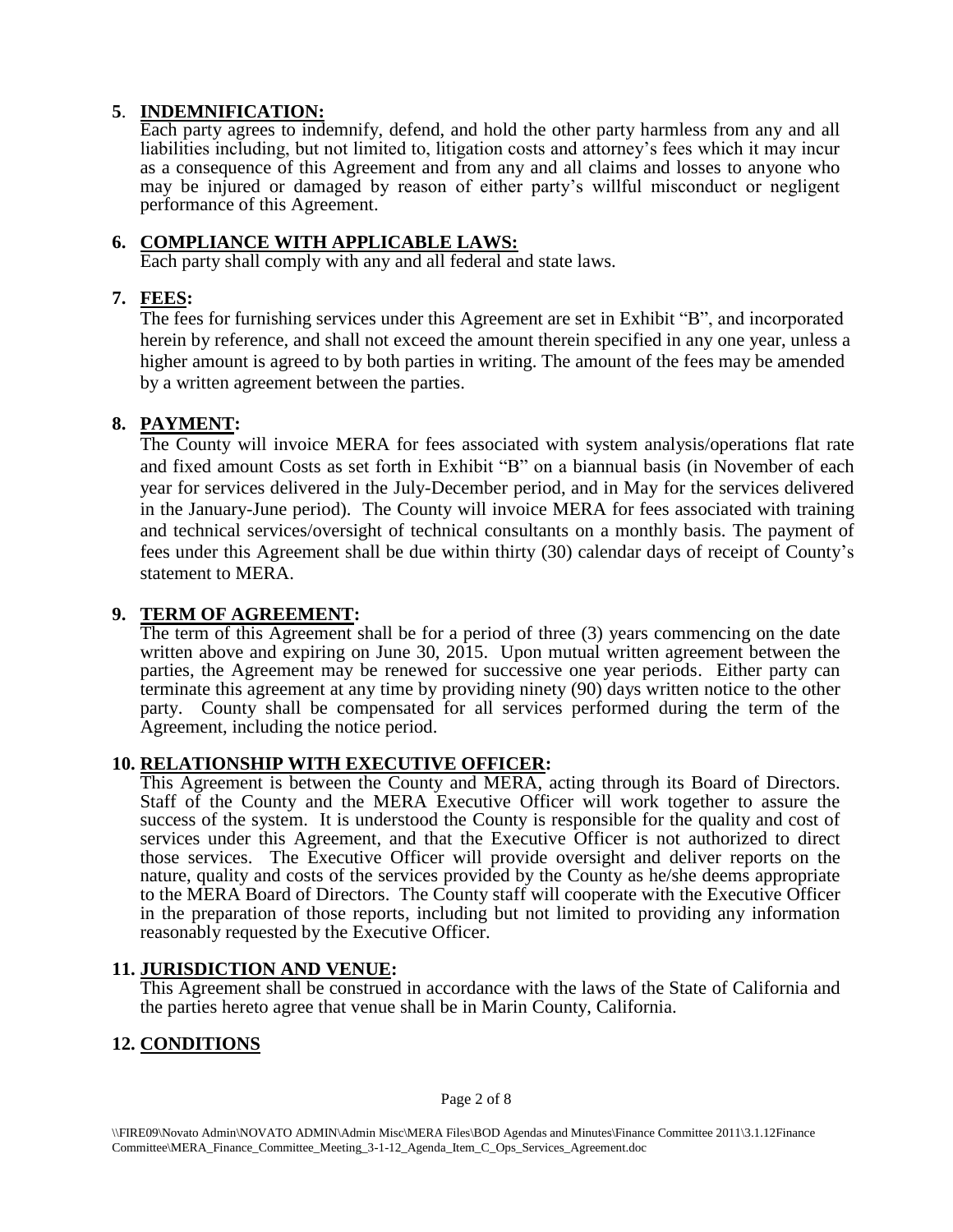The term, covenants and conditions of this Agreement shall apply to and bind the successors or assigns of the parties hereto.

#### **13. NOTICES**

Any notice, demand, request, consent, approval or communication that either party desires or is required to give to the other party, shall be in writing and either served personally or sent by prepaid, first-class mail. Any such notice, demand, etc., shall be addressed to the other party at the address set forth herein below. Either party may change its address by notifying the other party of the change of address. Notice shall be deemed communicated within fortyeight (48) hours from the time of mailing if mailed as provided in this paragraph.

Marin Emergency Radio Authority c/o Novato Fire Protection District 95 Rowland Way Novato, CA 94945

County: Public Works Director Marin County Public Works Department 3501 Civic Center Drive, Room 304 San Rafael, CA 94903-5223

IN WITNESS whereof, the parties hereto have executed this Agreement the day and year first written above.

Attest: **County of Marin** 

Approved as to Form

\_\_\_\_\_\_\_\_\_\_\_\_\_\_\_\_\_\_\_\_\_\_\_\_\_\_\_\_\_\_\_\_

\_\_\_\_\_\_\_\_\_\_\_\_\_\_\_\_\_\_\_\_\_\_\_\_\_\_\_\_\_\_\_\_\_\_\_

 $By$  —  $\Box$ 

Clerk President, Board of Supervisors DATE

County Counsel

### Attest **Marin Emergency Radio Authority**

 $\qquad \qquad \text{By} \qquad \qquad \qquad \text{By}$ 

Clerk Board of Directors Approved as to Form

General Counsel

Page 3 of 8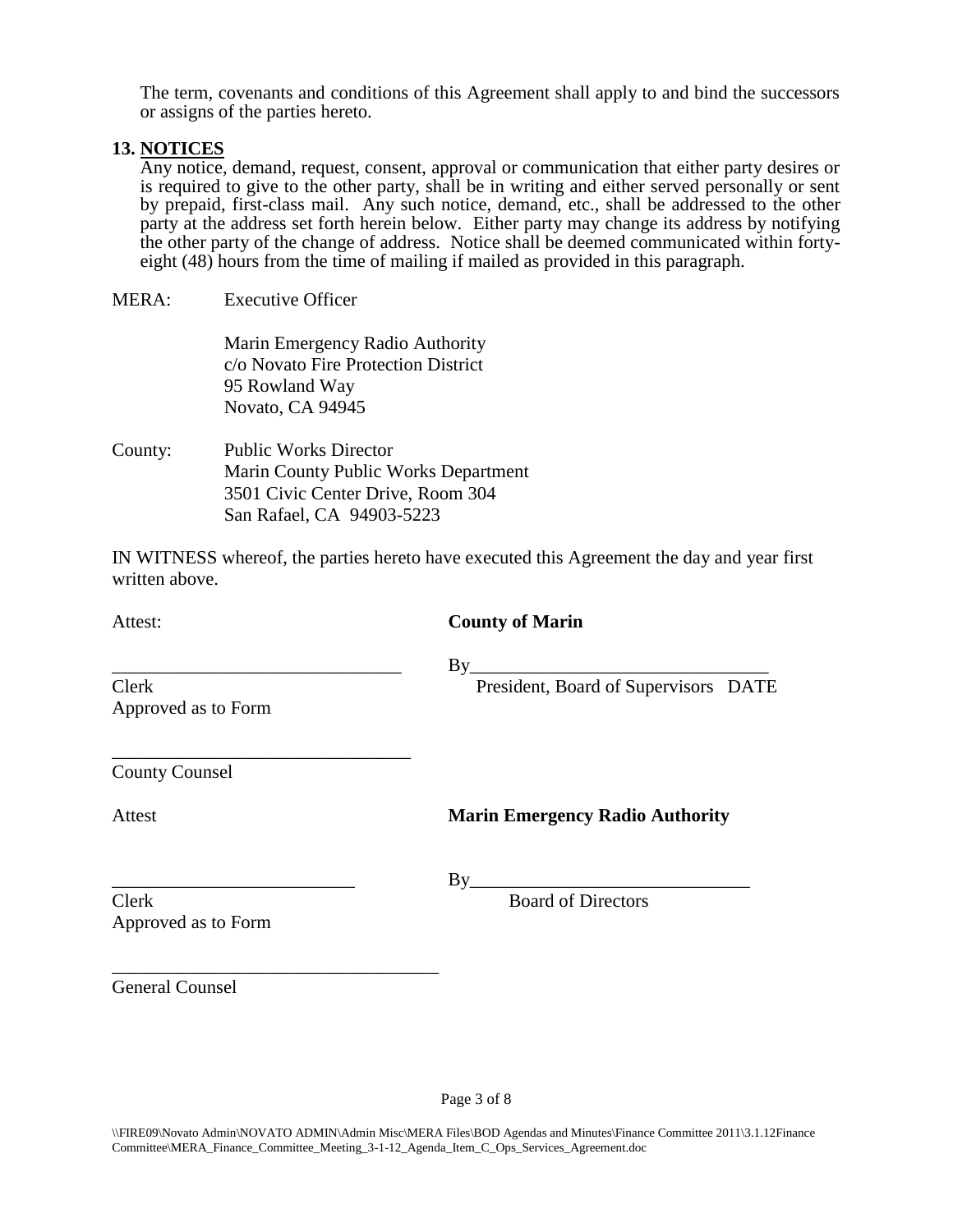### EXHIBIT "A" SERVICES TO BE PROVIDED BY COUNTY

The County will provide the services described below to MERA

# **1. TRAINING:**

The Director of Public Works or his designee shall provide upon request the training required for operation of MERA radios as outlined below. Every member agency shall make their staff available for this training. Training will be provided on a request basis at time and material as outlined below and not to exceed compensation limitations set forth in Exhibit "B". They are to be billed in the manner described in Section 8 of this agreement. Prior to undertaking any task, the attached form (MERA Request Form) will be completed by MERA and the Operations Officer, or his designee.

- Fire/EMS: 17 department and 530 field users
- Law Enforcement: 100 dispatchers and 700 field users
- Public Service: 920 field users

| <b>Positions</b>         | # to Train   | <b>Length of Class</b> | <b>Class Size</b> |
|--------------------------|--------------|------------------------|-------------------|
| Supervisors/Managers 600 |              | 6 Hours                | 30                |
| <b>Dispatchers</b>       | 20           | 4 Hours                |                   |
| <b>Field Personnel</b>   | 840          | 4 Hours                | 30                |
|                          | $T = 1.1170$ |                        |                   |

Total 1,460

## **2. Technical Services/Oversight of Technical Consultants:**

Retain expert contractors and consultants as necessary subject to the compensation limitations set forth in Exhibit "B". Prior to undertaking any task, the attached form (MERA Request Form) will be completed by MERA and the Operations Officer, or his designee.

Technical Services/Oversight of Technical Consultants will be provided on a request basis at time and material not to exceed compensation limitations set forth in Exhibit "B". They are to be billed in the manner described in Section 8.

# **3. SYSTEM ANALYSIS/OPERATIONS:**

A. Operations: Perform administrative programmatic activities as necessary including but not limited to the following: administer all functions relating to the monthly MERA OPS meeting, prepare all reports requested for all MERA committees and board meetings, coordinate and vet all correspondence from MERA agency users, perform invoicing and budget analysis, attend local, regional, state and national frequency and technology meetings on behalf of MERA, Frequency and Microwave Coordination activities.

It is estimated that County staff will spend an average of 917.8 hours per year on this task. These administrative programmatic activities will be provided at a flat rate fixed cost and not to exceed compensation limitations set forth in Exhibit "B". They are to be billed in the manner described in Section 8 of this agreement.

B. System Analysis: Evaluate and investigate technical issues regarding the entire system operation and provide ongoing recommendations to MERA as necessary to improve the efficiency, reliability, and administration of the system.

#### Page 4 of 8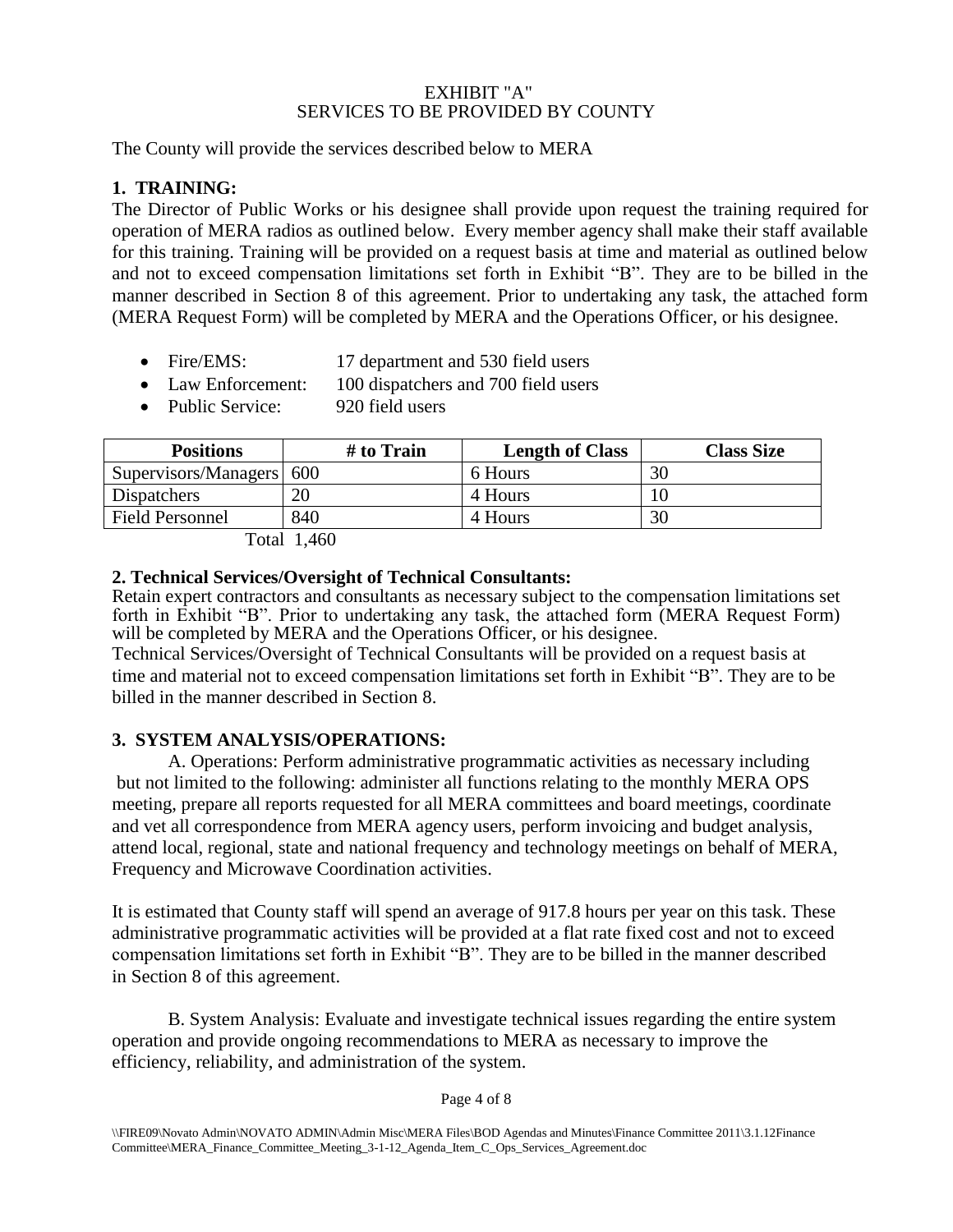Prior to undertaking any task the attached form (MERA Request Form) will be completed by MERA and the Operations Officer, or his designee. Progress payments for the tasks will be made on a time and material basis and not to exceed the specified individual task amount and/or the total authorized amount on the MERA Request Form without written authority by MERA. Payment for the task outlined on the form will be due upon completion of task requested.

System Analysis/Operations services will be provided on a request basis at "time and material". They are to be billed in the manner described in Section 8 of this agreement.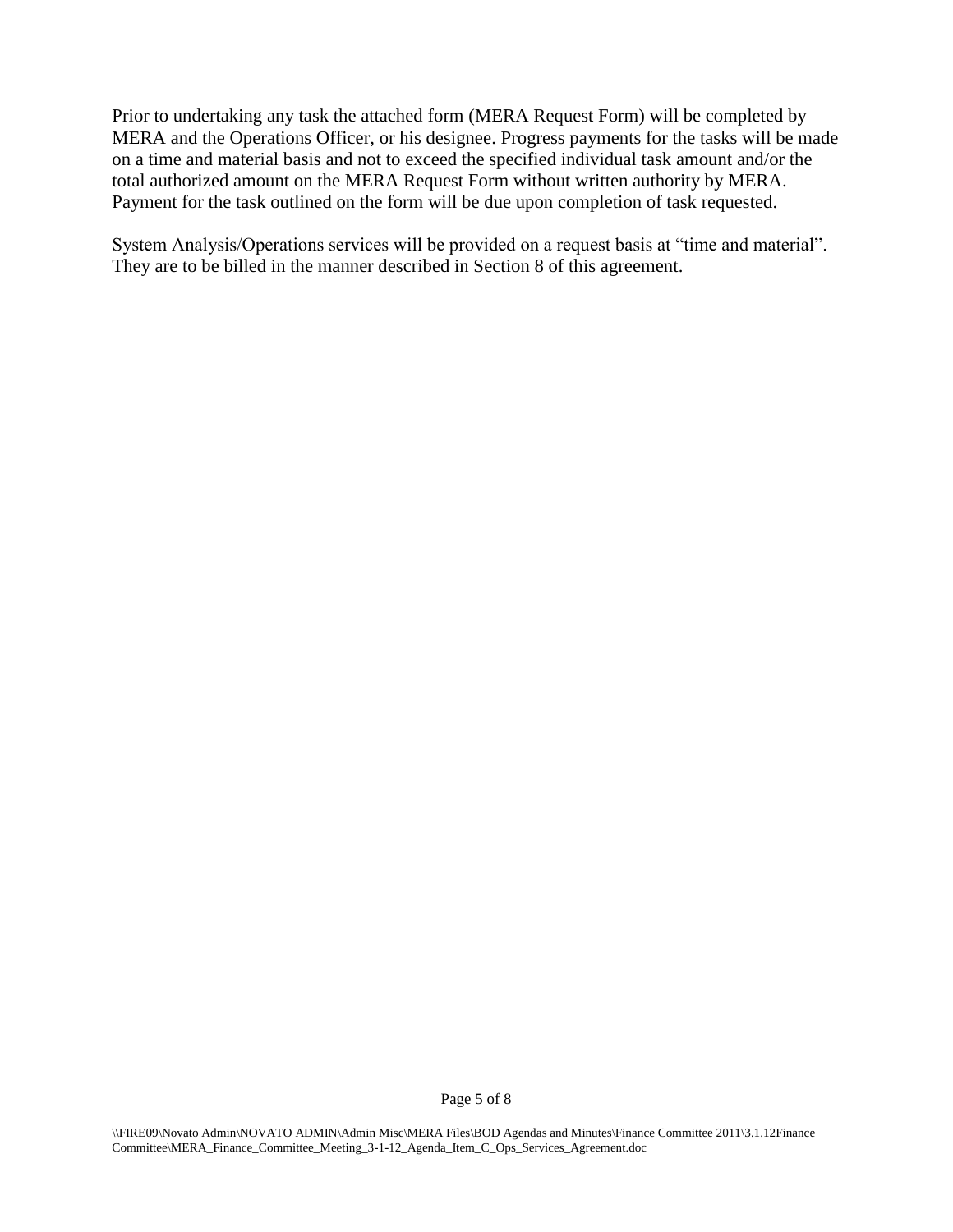#### EXHIBIT "B" COMPENSATION OR FEES TO BE PAID TO COUNTY

Total fees for services delivered under this Agreement are divided into "Not to exceed" amounts and a fixed amount, broken down as follows:

| Services to be Provide                | FY2012-13 | FY2013-14   | FY2014-15   |
|---------------------------------------|-----------|-------------|-------------|
| A. Training (Not to Exceed)           | \$30,000  | \$30,000    | \$30,000    |
| B. Technical Services (Not to Exceed) | \$100,000 | \$100,000   | \$100,000   |
| C. Administrative (Flat/Fixed Amount) | \$150,042 | $$150,042*$ | $$150,042*$ |
| D. System Analysis (Not to Exceed)    | \$50,000  | \$50,000    | \$50,000    |

A. Training services are as outlined in Exhibit "A". They are to be billed in the manner described in Section 8 of this Agreement with the total cost not to exceed the amounts above without MERA's prior written approval. Training classes consist of 2 trainers and 1 staff. The estimated cost is \$100.00/hour/person.

B. Technical Services/Oversight of Technical Consultants amount is to cover the cost of consultants hired to advise on specialized technical matters or to conduct studies for which County staff is not available. They are to be billed in the manner described in Section 8 of this Agreement with the total cost not to exceed the amounts above without MERA's prior written approval. A written report must be provided to MERA explaining the cost and purpose of each proposed study.

Should any consultants be required after \$100,000 has been spent in any fiscal year, the County will request that MERA make supplemental appropriations, with MERA having the sole discretion to decide whether to purchase such additional service or not as the Board of Directors deems appropriate. The County will not be obliged to deliver the Technical Services for which approval was requested if MERA withholds its approval.

C. Administrative –During the prior contract period the MERA Board had directed that fixed administrative programmatic activities be limited to 60% of the allowable hours under that agreement. The findings below are based on this directive and an audit of time spent on administrative activities:

| Operations Officer (Public Works Director or designee) | (Est. 6 hrs/wk)    | $$62.737*$ |
|--------------------------------------------------------|--------------------|------------|
| <b>Communication Maintenance</b>                       | (Est. 10 hrs/wk)   | \$79.487*  |
| Senior Accounting Assistant                            | (Est. 1.65 hrs/wk) | \$ 7.818*  |

These amounts are a flat rate and fixed pricing and will be billed in the manner described in Section 8 of this Agreement.

\*Administrative Costs shall be adjusted for these fiscal years, changing to match the All Urban Consumers Index for the San Francisco Bay Area for the immediately prior April-April time frame.

D. System Analysis - Evaluate and investigate technical issues regarding the entire system operation and provide ongoing recommendations to MERA as necessary to improve the efficiency, reliability, and administration of the system. All tasking will be requested in writing before any action is taken. Prior to undertaking any task the attached form (MERA Request Form) will be completed by MERA and the Operations Officer, or his designee. Progress payments for the tasks will be made on a time and material basis and not to exceed the specified individual task amount and/or the total authorized amount on the MERA Request Form without

Page 6 of 8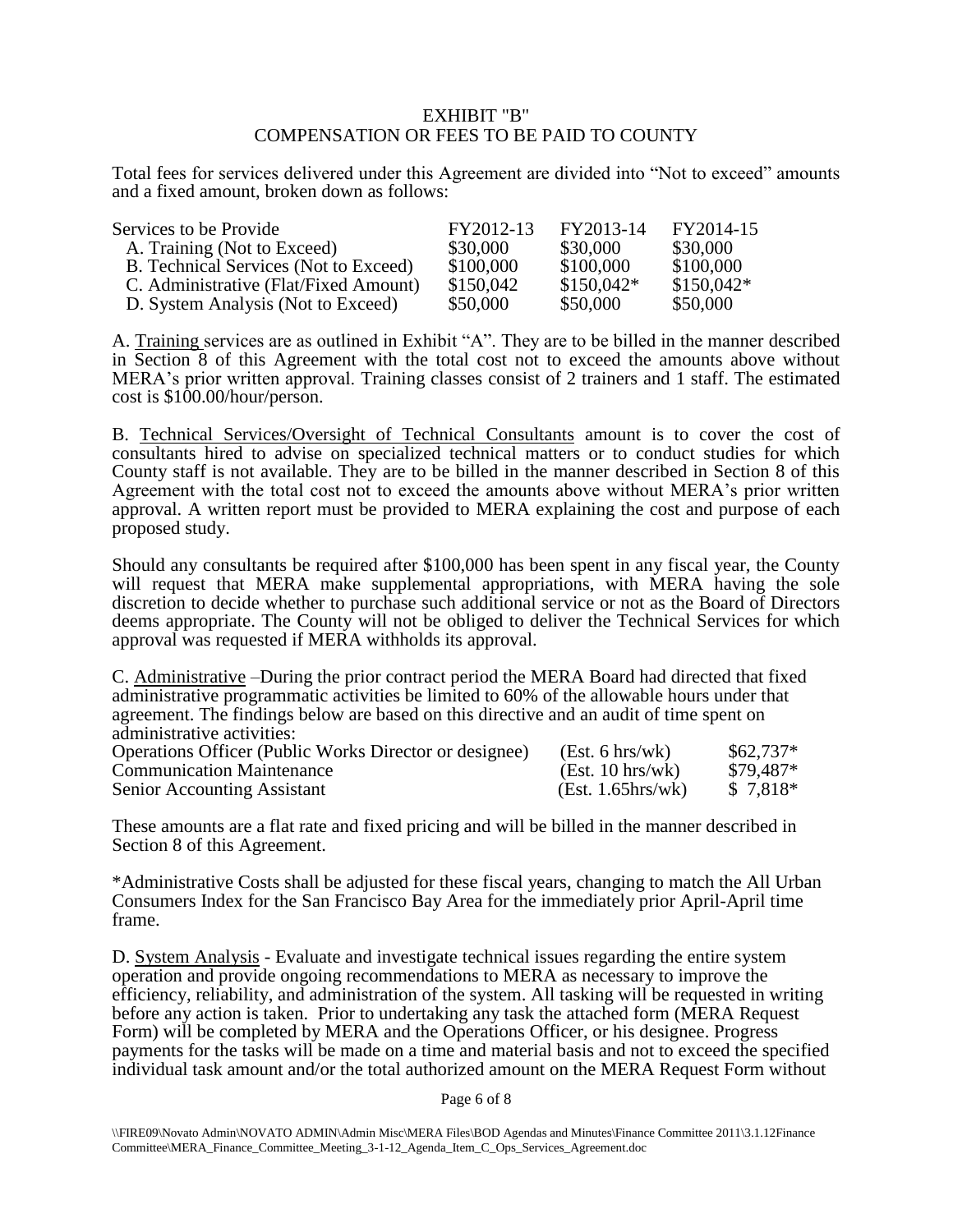written authority by MERA. Payment for the task outlined on the form will be due upon completion of task requested.

System Analysis services will be provided on a request basis at "time and material". They are to be billed in the manner described in Section 8 of this agreement at the following hourly rates:

| <b>Operations Officer</b>          | $$201.08*$ |
|------------------------------------|------------|
| <b>Communications Maintenance</b>  | $$152.86*$ |
| <b>Senior Accounting Assistant</b> | $$91.12*$  |

\*Administrative Costs shall be adjusted for these fiscal years, changing to match the All Urban Consumers Index for the San Francisco Bay Area for the immediately prior April-April time frame.

To capture existing projects and in anticipation of large multi-year projects and the vetting of these projects a list of identified existing and potential projects (but not limited to) is provided below:

| <b>Feasibility Studies</b>          | Existing    |
|-------------------------------------|-------------|
| <b>Tomales Site Permits/Project</b> | Existing    |
| Martha Tiburon Site Project         | Existing    |
| <b>Next Gen MERA</b>                | Anticipated |